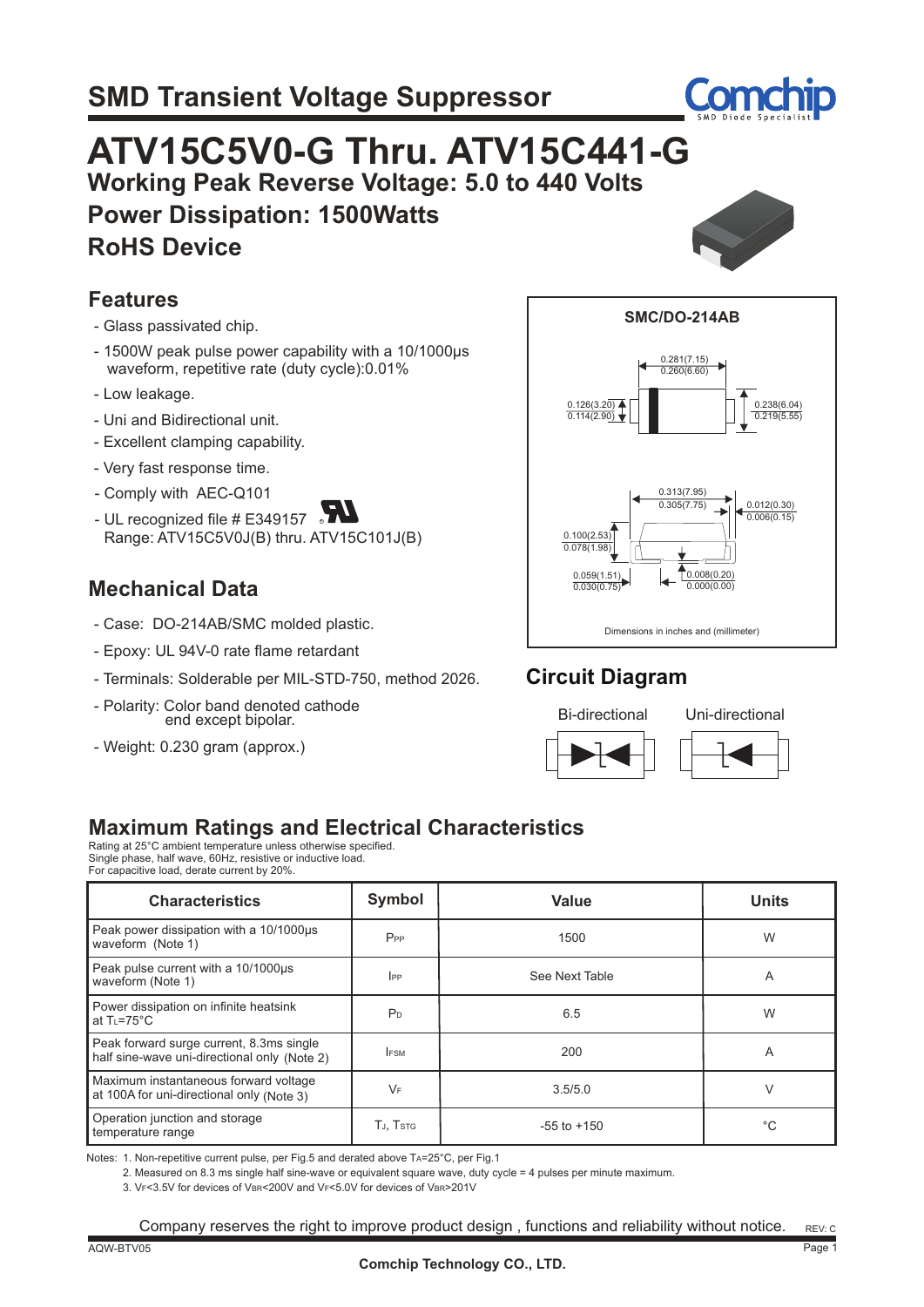

#### Ratings and Characteristics Curve (ATV15C5V0-G Thru. ATV15C441-G)



Fig.3 - Steady State Power Derating Curve







Fig.2 - Max. Non-Repetitive Surge Current



Fig.4 - Peak Pulse Power Rating Curve



Fig.6 - Typical Junction Capacitance

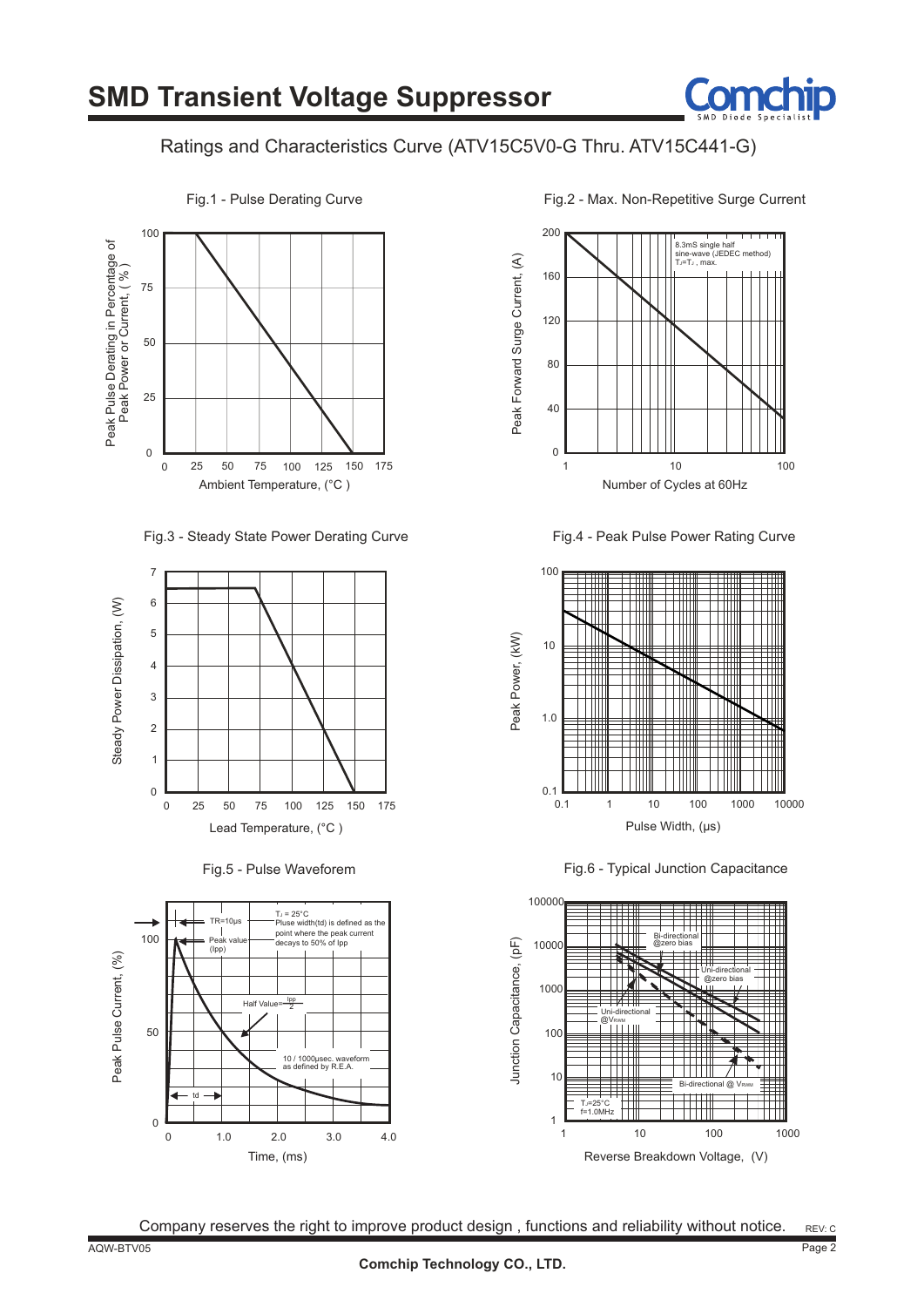

#### Electrical Characteristics (ATV15C5V0-G Thru. ATV15C441-G)

| Part No.        | Breakdown voltage<br>VBR @ IT |             |              | Maximum<br>Reverse<br>Leakage | Working<br>Peak<br>Reverse | Maximum<br>Reverse<br>Surge | Maximum<br>Clamping<br>Voltage | Device<br>Marking<br>Code |            |
|-----------------|-------------------------------|-------------|--------------|-------------------------------|----------------------------|-----------------------------|--------------------------------|---------------------------|------------|
|                 | Min.<br>(V)                   | Max.<br>(V) | IT.<br>(mA)  | @VRWM<br>IR(uA)               | Voltage<br>VRWM (V)        | Current<br>IPP(A)           | @IPP<br>VC (V)                 | <b>UNI</b>                | BI         |
| ATV15C5V0J(B)-G | 6.40                          | 7.00        | 10           | 800                           | 5.0                        | 163.04                      | 9.2                            | <b>GDE</b>                | <b>BDE</b> |
| ATV15C6V0J(B)-G | 6.67                          | 7.37        | 10           | 800                           | 6.0                        | 145.63                      | 10.3                           | GDG                       | <b>BDG</b> |
| ATV15C6V5J(B)-G | 7.22                          | 7.98        | 10           | 500                           | 6.5                        | 133.93                      | 11.2                           | <b>GDK</b>                | <b>BDK</b> |
| ATV15C7V0J(B)-G | 7.78                          | 8.60        | 10           | 200                           | $7.0$                      | 125.00                      | 12.0                           | <b>GDM</b>                | <b>BDM</b> |
| ATV15C7V5J(B)-G | 8.33                          | 9.21        | $\mathbf{1}$ | 100                           | 7.5                        | 116.28                      | 12.9                           | <b>GDP</b>                | <b>BDP</b> |
| ATV15C8V0J(B)-G | 8.89                          | 9.83        | $\mathbf{1}$ | 50                            | 8.0                        | 110.29                      | 13.6                           | <b>GDR</b>                | <b>BDR</b> |
| ATV15C8V5J(B)-G | 9.44                          | 10.40       | 1            | 20                            | 8.5                        | 104.17                      | 14.4                           | GDT                       | <b>BDT</b> |
| ATV15C9V0J(B)-G | 10.00                         | 11.10       | $\mathbf{1}$ | 10                            | 9.0                        | 97.40                       | 15.4                           | GDV                       | <b>BDV</b> |
| ATV15C100J(B)-G | 11.10                         | 12.30       | $\mathbf{1}$ | 5.0                           | 10.0                       | 88.24                       | 17.0                           | <b>GDX</b>                | <b>BDX</b> |
| ATV15C110J(B)-G | 12.20                         | 13.50       | $\mathbf{1}$ | 1.0                           | 11.0                       | 82.42                       | 18.2                           | GDZ                       | <b>BDZ</b> |
| ATV15C120J(B)-G | 13.30                         | 14.70       | 1            | 1.0                           | 12.0                       | 75.38                       | 19.9                           | <b>GEE</b>                | <b>BEE</b> |
| ATV15C130J(B)-G | 14.40                         | 15.90       | $\mathbf{1}$ | 1.0                           | 13.0                       | 69.77                       | 21.5                           | <b>GEG</b>                | <b>BEG</b> |
| ATV15C140J(B)-G | 15.60                         | 17.20       | $\mathbf{1}$ | 1.0                           | 14.0                       | 64.66                       | 23.2                           | <b>GEK</b>                | <b>BEK</b> |
| ATV15C150J(B)-G | 16.70                         | 18.50       | $\mathbf{1}$ | 1.0                           | 15.0                       | 61.48                       | 24.4                           | <b>GEM</b>                | <b>BEM</b> |
| ATV15C160J(B)-G | 17.80                         | 19.70       | $\mathbf{1}$ | 1.0                           | 16.0                       | 57.69                       | 26.0                           | <b>GEP</b>                | <b>BEP</b> |
| ATV15C170J(B)-G | 18.90                         | 20.90       | $\mathbf{1}$ | 1.0                           | 17.0                       | 54.35                       | 27.6                           | <b>GER</b>                | <b>BER</b> |
| ATV15C180J(B)-G | 20.00                         | 22.10       | $\mathbf{1}$ | 1.0                           | 18.0                       | 51.37                       | 29.2                           | <b>GET</b>                | <b>BET</b> |
| ATV15C190J(B)-G | 21.10                         | 23.30       | $\mathbf{1}$ | 1.0                           | 19.0                       | 48.73                       | 30.8                           | <b>GEB</b>                | <b>BEB</b> |
| ATV15C200J(B)-G | 22.20                         | 24.50       | $\mathbf{1}$ | 1.0                           | 20.0                       | 46.30                       | 32.4                           | <b>GEV</b>                | <b>BEV</b> |
| ATV15C220J(B)-G | 24.40                         | 26.90       | $\mathbf{1}$ | 1.0                           | 22.0                       | 42.25                       | 35.5                           | GEX                       | <b>BEX</b> |
| ATV15C240J(B)-G | 26.70                         | 29.50       | $\mathbf{1}$ | 1.0                           | 24.0                       | 38.56                       | 38.9                           | GEZ                       | <b>BEZ</b> |
| ATV15C260J(B)-G | 28.90                         | 31.90       | $\mathbf{1}$ | 1.0                           | 26.0                       | 35.63                       | 42.1                           | <b>GFE</b>                | <b>BFE</b> |
| ATV15C280J(B)-G | 31.10                         | 34.40       | 1            | 1.0                           | 28.0                       | 33.04                       | 45.4                           | <b>GFG</b>                | <b>BFG</b> |
| ATV15C300J(B)-G | 33.30                         | 36.80       | $\mathbf{1}$ | 1.0                           | 30.0                       | 30.99                       | 48.4                           | <b>GFK</b>                | <b>BFK</b> |
| ATV15C330J(B)-G | 36.70                         | 40.60       | $\mathbf{1}$ | 1.0                           | 33.0                       | 28.14                       | 53.3                           | <b>GFM</b>                | <b>BFM</b> |
| ATV15C360J(B)-G | 40.00                         | 44.20       | $\mathbf{1}$ | 1.0                           | 36.0                       | 25.82                       | 58.1                           | <b>GFP</b>                | <b>BFP</b> |
| ATV15C400J(B)-G | 44.40                         | 49.10       | $\mathbf{1}$ | 1.0                           | 40.0                       | 23.26                       | 64.5                           | <b>GFR</b>                | <b>BFR</b> |
| ATV15C430J(B)-G | 47.80                         | 52.80       | $\mathbf{1}$ | 1.0                           | 43.0                       | 21.61                       | 69.4                           | <b>GFT</b>                | <b>BFT</b> |
| ATV15C450J(B)-G | 50.00                         | 55.30       | $\mathbf{1}$ | 1.0                           | 45.0                       | 20.63                       | 72.7                           | <b>GFV</b>                | <b>BFV</b> |
| ATV15C480J(B)-G | 53.30                         | 58.90       | $\mathbf{1}$ | 1.0                           | 48.0                       | 19.38                       | 77.4                           | <b>GFX</b>                | <b>BFX</b> |
| ATV15C510J(B)-G | 56.70                         | 62.70       | 1            | $1.0\,$                       | 51.0                       | 18.20                       | 82.4                           | GFZ                       | <b>BFZ</b> |
| ATV15C540J(B)-G | 60.00                         | 66.30       | 1            | 1.0                           | 54.0                       | 17.22                       | 87.1                           | GGE                       | <b>BGE</b> |
| ATV15C580J(B)-G | 64.40                         | 71.20       | 1            | $1.0\,$                       | 58.0                       | 16.03                       | 93.6                           | GGG                       | <b>BGG</b> |
| ATV15C600J(B)-G | 66.70                         | 73.70       | $\mathbf{1}$ | $1.0\,$                       | 60.0                       | 15.50                       | 96.8                           | GGK                       | <b>BGK</b> |
| ATV15C640J(B)-G | 71.10                         | 78.60       | 1            | $1.0\,$                       | 64.0                       | 14.56                       | 103.0                          | GGM                       | <b>BGM</b> |
| ATV15C700J(B)-G | 77.80                         | 86.00       | $\mathbf{1}$ | $1.0\,$                       | 70.0                       | 13.27                       | 113.0                          | GGP                       | <b>BGP</b> |
| ATV15C750J(B)-G | 83.30                         | 92.10       | 1            | $1.0\,$                       | 75.0                       | 12.40                       | 121.0                          | GGR                       | <b>BGR</b> |
| ATV15C780J(B)-G | 86.70                         | 95.80       | 1            | $1.0\,$                       | 78.0                       | 11.90                       | 126.0                          | GGT                       | <b>BGT</b> |
| ATV15C800J(B)-G | 88.80                         | 97.60       | 1            | $1.0\,$                       | 80.0                       | 11.57                       | 129.6                          | GGB                       | <b>BGB</b> |
| ATV15C850J(B)-G | 94.40                         | 104.00      | 1            | $1.0$                         | 85.0                       | 10.95                       | 137.0                          | GGV                       | <b>BGV</b> |
| ATV15C900J(B)-G | 100.00                        | 111.00      | 1            | 1.0                           | 90.0                       | 10.27                       | 146.0                          | GGX                       | <b>BGX</b> |
| ATV15C101J(B)-G | 111.00                        | 123.00      | 1            | $1.0\,$                       | 100.0                      | 9.26                        | 162.0                          | GGZ                       | <b>BGZ</b> |
| ATV15C111J(B)-G | 122.00                        | 135.00      | 1            | $1.0\,$                       | 110.0                      | 8.47                        | 177.0                          | GHE                       | <b>BHE</b> |
| ATV15C121J(B)-G | 133.00                        | 147.00      | $\mathbf{1}$ | $1.0\,$                       | 120.0                      | 7.77                        | 193.0                          | GHG                       | <b>BHG</b> |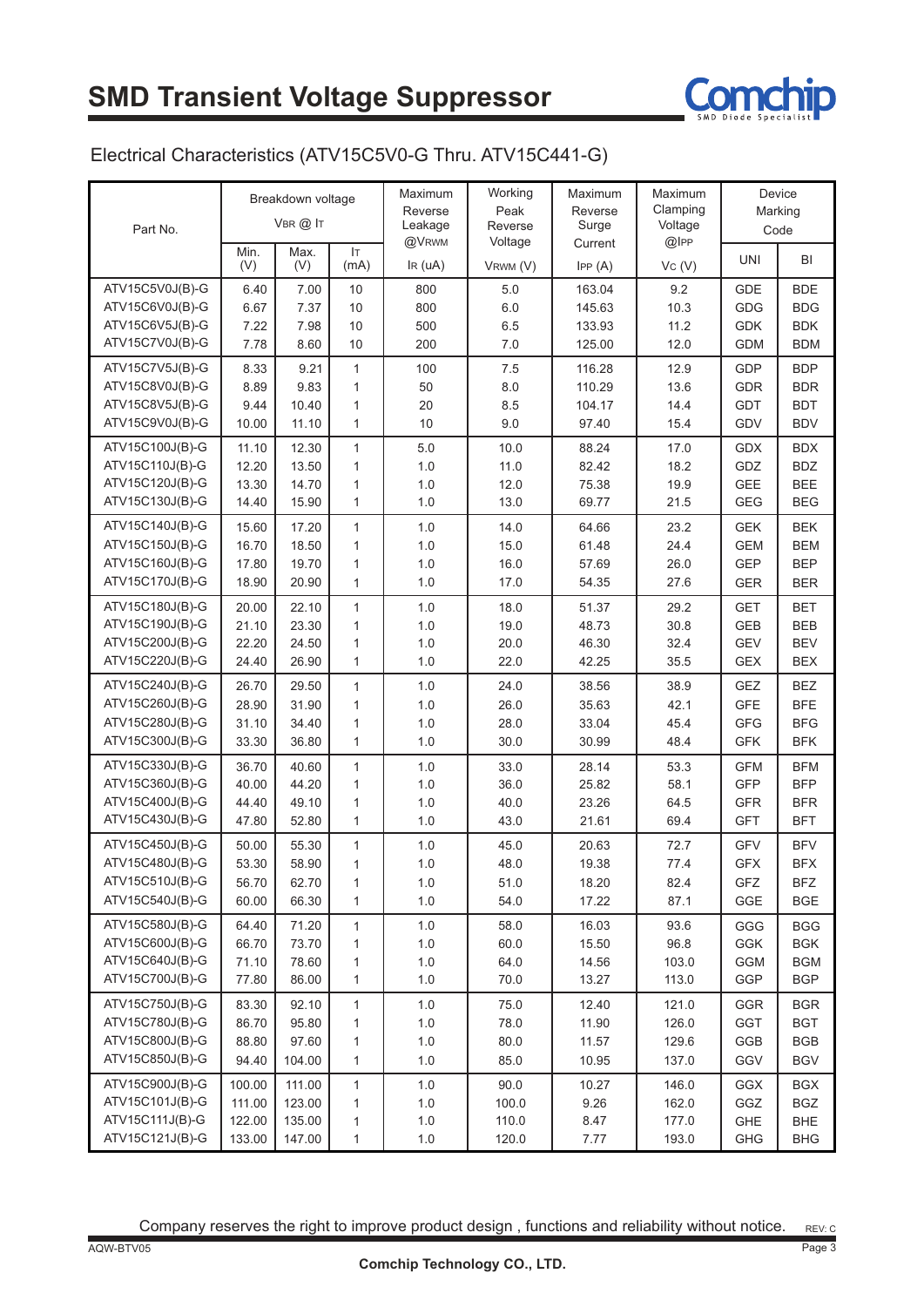

#### Electrical Characteristics (ATV15C5V0-G Thru. ATV15C441-G)

| Part No.                                                                 | Breakdown voltage<br>VBR @ IT    |                                  |                   | <b>Maximum</b><br>Reverse<br>Leakage<br>@VRWM | Working<br>Peak<br>Reverse<br>Voltage | <b>Maximum</b><br>Reverse<br>Surge | Maximum<br>Clamping<br>Voltage<br>$@$ IPP | Device<br>Marking<br>Code                            |                                                      |
|--------------------------------------------------------------------------|----------------------------------|----------------------------------|-------------------|-----------------------------------------------|---------------------------------------|------------------------------------|-------------------------------------------|------------------------------------------------------|------------------------------------------------------|
|                                                                          | Min.<br>(V)                      | Max.<br>(V)                      | Iт<br>(mA)        | $\text{IR (uA)}$                              | VRWM (V)                              | Current<br>IPP(A)                  | Vc(V)                                     | <b>UNI</b>                                           | <b>BI</b>                                            |
| ATV15C131J(B)-G<br>ATV15C141J(B)-G<br>ATV15C151J(B)-G<br>ATV15C161J(B)-G | 144.0<br>155.0<br>167.0<br>178.0 | 159.0<br>171.0<br>185.0<br>197.0 | 1<br>1<br>1       | 1.0<br>1.0<br>1.0<br>1.0                      | 130.0<br>140.0<br>150.0<br>160.0      | 7.18<br>6.61<br>6.17<br>5.79       | 209.0<br>226.8<br>243.0<br>259.0          | <b>GHK</b><br><b>GHB</b><br><b>GHM</b><br><b>GHP</b> | <b>BHK</b><br><b>BHB</b><br><b>BHM</b><br><b>BHP</b> |
| ATV15C171J(B)-G<br>ATV15C181J(B)-G<br>ATV15C191J(B)-G<br>ATV15C201J(B)-G | 189.0<br>200.0<br>211.0<br>224.0 | 209.0<br>220.0<br>232.0<br>247.0 | $\mathbf{1}$<br>1 | 1.0<br>1.0<br>1.0<br>1.0                      | 170.0<br>180.0<br>190.0<br>200.0      | 5.45<br>5.14<br>4.87<br>4.60       | 275.0<br>291.6<br>307.8<br>324.0          | <b>GHR</b><br><b>GHT</b><br><b>GHV</b><br><b>GHW</b> | <b>BHR</b><br><b>BHT</b><br><b>BHV</b><br><b>BHW</b> |
| ATV15C221J(B)-G<br>ATV15C251J(B)-G<br>ATV15C301J(B)-G<br>ATV15C351J(B)-G | 246.0<br>279.0<br>335.0<br>391.0 | 272.0<br>309.0<br>371.0<br>432.0 | $\mathbf{1}$<br>1 | 1.0<br>1.0<br>1.0<br>1.0                      | 220.0<br>250.0<br>300.0<br>350.0      | 4.20<br>3.70<br>3.10<br>2.60       | 356.0<br>405.0<br>486.0<br>567.0          | <b>GHX</b><br><b>GHZ</b><br><b>GJE</b><br><b>GJG</b> | <b>BHX</b><br><b>BHZ</b><br><b>BJE</b><br><b>BJG</b> |
| ATV15C401J(B)-G<br>ATV15C441J(B)-G                                       | 447.0<br>492.0                   | 494.0<br>543.0                   | $\mathbf{1}$<br>1 | 1.0<br>1.0                                    | 400.0<br>440.0                        | 2.30<br>2.10                       | 648.0<br>713.0                            | <b>GJK</b><br><b>GJM</b>                             | <b>BJK</b><br><b>BJM</b>                             |

Note:

1) Suffix J denotes 5% tolerance devices.

2) Suffix B after part number to specify Bi-directional devices.

3) For Bi-Directional devices having VR of 10 volts and under, the IR limit is double.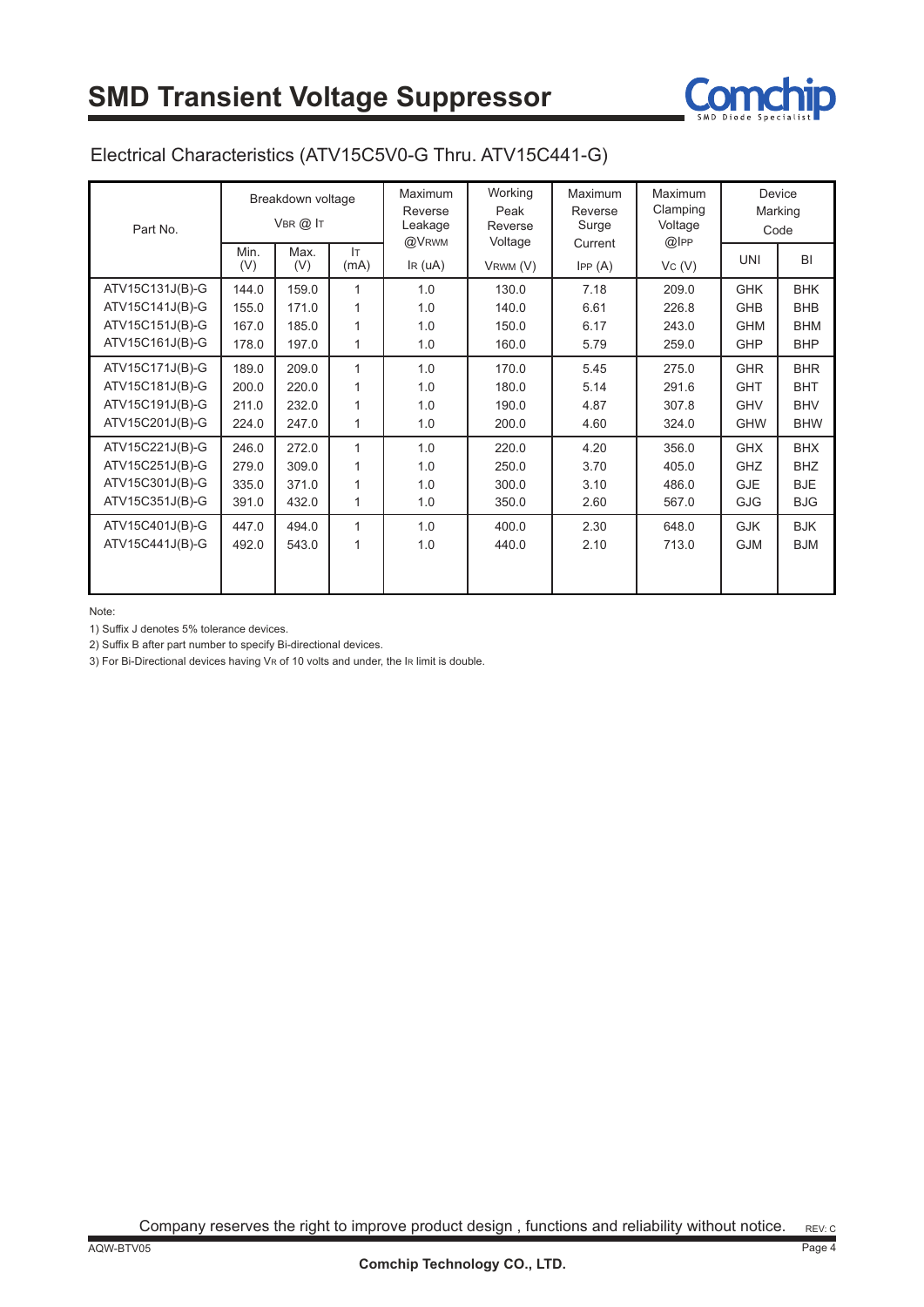

## **Reel Taping Specification**





|                                                | <b>SYMBOL</b> | A                 | В<br>C            |                   |                   |                   | D                 | D <sub>1</sub>                   | D <sub>2</sub>                |
|------------------------------------------------|---------------|-------------------|-------------------|-------------------|-------------------|-------------------|-------------------|----------------------------------|-------------------------------|
| <b>DO-214AB</b><br>(mm)<br>(SMC)<br>See Note 1 |               |                   |                   | $1.55 \pm 0.05$   | $0.40$ (Max.)     | 330.00            | 50.00 (Min.)      | $13.00 + 0.50$<br>$-0.20$        |                               |
|                                                | (inch)        |                   |                   |                   | $0.061 \pm 0.002$ | $0.016$ (Max.)    | 13,000            | 1.969 (Min.)                     | $+0.020$<br>$-0.008$<br>0.512 |
|                                                |               |                   |                   |                   |                   |                   |                   |                                  |                               |
|                                                | <b>SYMBOL</b> | Е                 | F                 | P                 | P <sub>0</sub>    | P <sub>1</sub>    | W                 | $W_1$                            | W <sub>2</sub>                |
| <b>DO-214AB</b><br>(SMC)                       | (mm)          | $1.75 \pm 0.10$   | $7.50 \pm 0.05$   | $8.00 \pm 0.10$   | $4.00 \pm 0.10$   | $2.00 \pm 0.05$   | $16.00 \pm 0.10$  | $16.40 + 2.00$<br>$-0.00$        | 22.40 (Max.)                  |
|                                                | (inch)        | $0.069 \pm 0.004$ | $0.295 \pm 0.002$ | $0.315 \pm 0.004$ | $0.157 \pm 0.004$ | $0.079 \pm 0.002$ | $0.630 \pm 0.004$ | $10.646 + 0.079$   .<br>$-0.000$ | $0.882$ (Max.)                |

Notes: 1. A, B, and C the clearance between the component and the cavity must be within 0.5 mm max. for 8 mm tape and 12 mm tape, 1.0 mm max. for 16mm tape and 24 mm tape.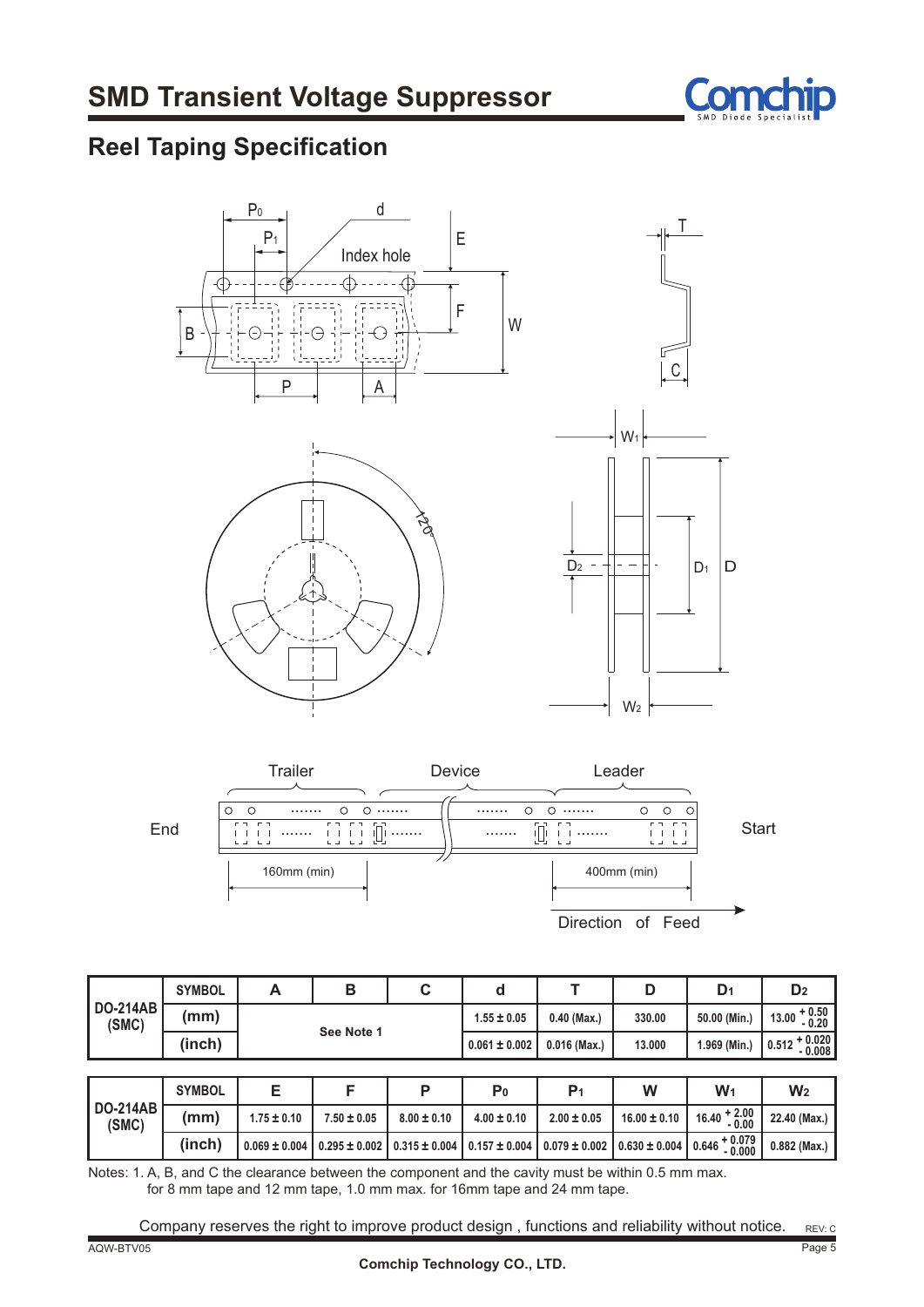

## **Marking Code**

- 1. C: COMCHIP
- 2. ○: Package

|    | <b>PKG</b> |
|----|------------|
| д  | <b>SMA</b> |
| R  | <b>SMB</b> |
| r. | <b>SMC</b> |



- 3. XXX: Marking code (see Page. 3~4)
- 4. :Cathod Band

## **Suggested PAD Layout**

| <b>SIZE</b> | <b>DO-214AB(SMC)</b> |           |  |  |
|-------------|----------------------|-----------|--|--|
|             | (mm)                 | (inch)    |  |  |
| A           | 8.13                 | 0.320     |  |  |
| в           | <b>4.69 MAX</b>      | 0.185 MAX |  |  |
| C           | <b>1.52 MIN</b>      | 0.06 MIN  |  |  |
|             | 3.20 MIN             | 0.126 MIN |  |  |



## **Standard Packaging**

|                          | <b>REEL PACK</b>     |                            |  |  |  |
|--------------------------|----------------------|----------------------------|--|--|--|
| <b>Case Type</b>         | <b>REEL</b><br>(pcs) | <b>Reel Size</b><br>(inch) |  |  |  |
| <b>DO-214AB</b><br>(SMC) | 3,000                | 13                         |  |  |  |